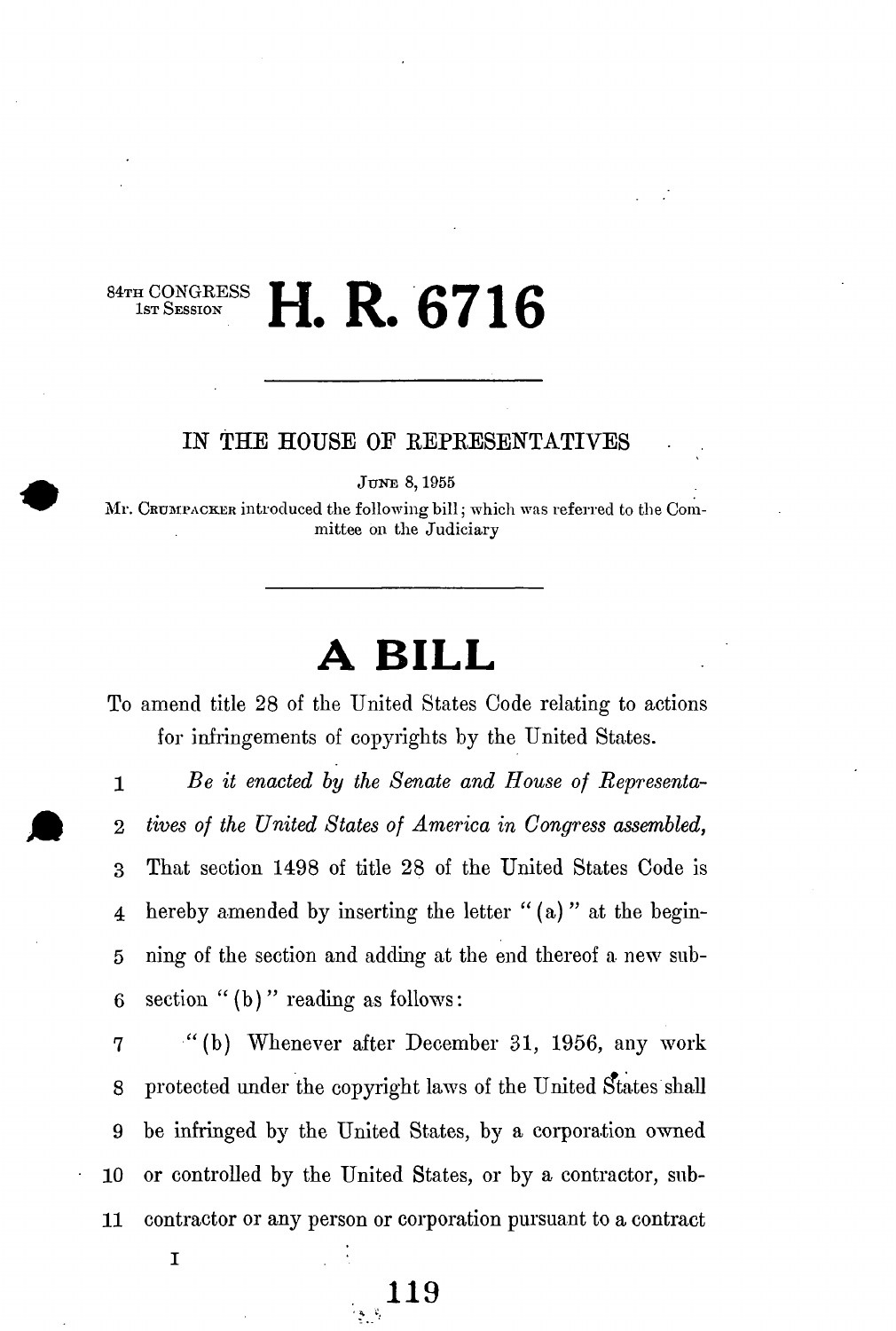with or authorization by the Government, the owner's remedy shall be by action against the United States in the 3 Court of Claims or in any district court for the recovery of such damages as the copyright owner may have suffered due to such infringement in accordance with the procedure and 6 terms, including the minimum statutory damages, set forth in section **10 1** (b) of title **17,** United States Code: *Provided,*  That the copyright owner shall also have the right to pursue the administrative remedy available under the Federal Tort **0** Claims Act (sees. **2671-268 0** of title **28 ,** U. S. C.) in **1** cases in which the damages claimed, including the minimimi **2** statutory damages set forth in section **10 1** (b) of title **17, 3** United States Code, do not exceed **\$1,000 ,** except that in **4** claims for copyright infringement section **268 0** (a) of title **5 28 ,** United States Code, shall not be available as a defense to **6** the Government: *And provided further,* That the statute of limitations in bringing actions or in making claims under this subsection shall be the six years specified in section **240 1 9** (a) of title **28 ,** United States Code."

 $\overline{2}$